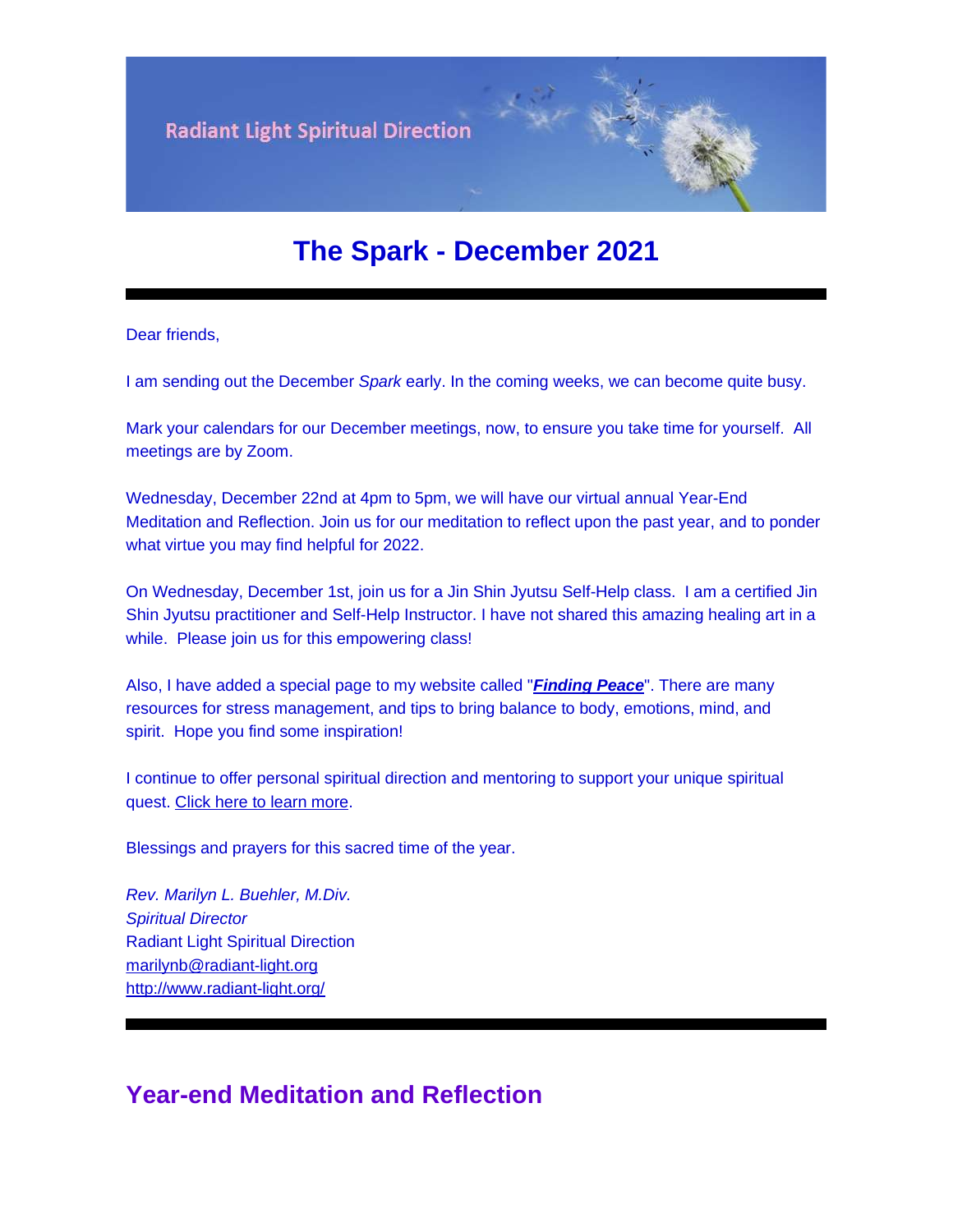### **Wednesday, December 22nd 4:00 to 5:00 pm All are welcome.**

Join us for a guided meditation to receive the blessings of this sacred time of year. We will review and reflect on the past year, and set our intention for 2022.



At the time of the Winter Solstice, the days begin to grow longer. Many traditions celebrate the "birth" of the physical sun as symbolic of the return of the Inner Light. The Winter Solstice reminds us that there is a divine consciousness within that seeks birth. It is the beginning of a new cycle.

Contact Marilyn to receive the Zoom meeting link.

# **Jin Shin Jyutsu Self-Help Class**

#### **Wednesday, December 1st 4:00 to 5:00 pm**

Jin Shin Jyutsu is a healing art based on our natural innate ability to balance our life energy.

We will explore simple ways to gently hold our fingers, hands, and/or energy 'locks" on the body to restore the flow of life energy in our body. The practice of Jin Shin Jyutsu Self-Help can help balance our emotions, mind, and body.

If you are interested in reading about Jin Shin Jyutsu Physio-Philosophy, this book is a wonderful resource:

[The Touch of Healing: Energizing the Body, Mind, and Spirit With Jin Shin Jyutsu](https://u18544456.ct.sendgrid.net/ls/click?upn=R-2Bl7NGDLiuME3v4KUDXT9okDMyUAi6-2B1xNTUhy1VI1XSO63z9iNrtHZNOYdVB4uAl2E9Wh6z56JhYaRKyxgiNyzDUYIT2FRQ1M3yeJ1xldkyDKE-2FlGv1YjGpAFKKrHCa33dI_FiQrYGg1YZElR924caalGEP3AHGeF79ulf5jxC9Fbcd8IfoR4p2-2FW0xZvJaX6Y3z75H0Yw3uGmHJTH3azVPJ5HTXrZ-2Ft5OVM5Vv31JFvUf3sl-2Bt2VvZL3mo9-2FDK3jGCpTzTnTPhtlYbK2G9p8n8PA87PFv1Z-2BzqLpZXDj42pssdeCZiNz8qlJLqiPSlW6VI6gfPifoxZ2ijC9iBeDwhZk51BRjMilJ84A5J3SmER6mIhKk0OK84I4RF7cESptYffYod-2BU1dqux6r3hyBzPNTYM58X4xd-2FJctohAp5aZsyzAj83nFFhyb27KCpHz76juGa4fimonMEJ4aOJz3xx4W5sDTWn4sesJ-2F63zfWMR-2BKQQ-2F-2Bcb7cGQRLAc1oRiSjzEk-2BqJ8XPfRLC9N2TK-2F2BMDL951HPK1R7JxVIWNekSMDqa91DKXPnxHxwvzYHUs2DvnJiNbQWmYVvq1P00-2B-2BKknRRWk4xYllttnUOtD4uAQNF0V2u7aBPdzaTIdkJcgc0K0oHDiqFq98s3-2FP6W1Ycvyz9v8wgf84hvQUvlhEJP7ZEoIJKeF0A2HibmGNUVd3io7VUZzBZ-2F2psBSYfRzasoQWDG54STehM9Rn4nnhezEQ-2FI0jmZ-2FHzP-2BBlGllYm64ZjbWXZzkvbVdM41lsGsu-2F3p0Xv5wX94dFieoTmgATOR8g3tc8YBuo3kp8Uev-2FWxFYi4g4YoolC8lQbiOzXqO8-2FVER6-2FYPxfWqDaqrog9soGdRfMipdEu3Ln6f3K0JMkkxEYoajWUgK2u-2B5b0F7tMpCk2FWIQfI0Uwwl98wBlYkEHrVWY1tM4CeLEBtnGMnGpK8RiGuAPaz3TvbUBkXXmcCJkiI7XbgScCL9pdTB1buGkbk-3D) by Alice **Burmeister** 

> If this class interests you, please Contact Marilyn to pre-register Sliding scale \$15-\$30 for this one-hour session.

# **Spiritual Reflection Study Group**

**Coming in 2022 - Monthly Meetings**